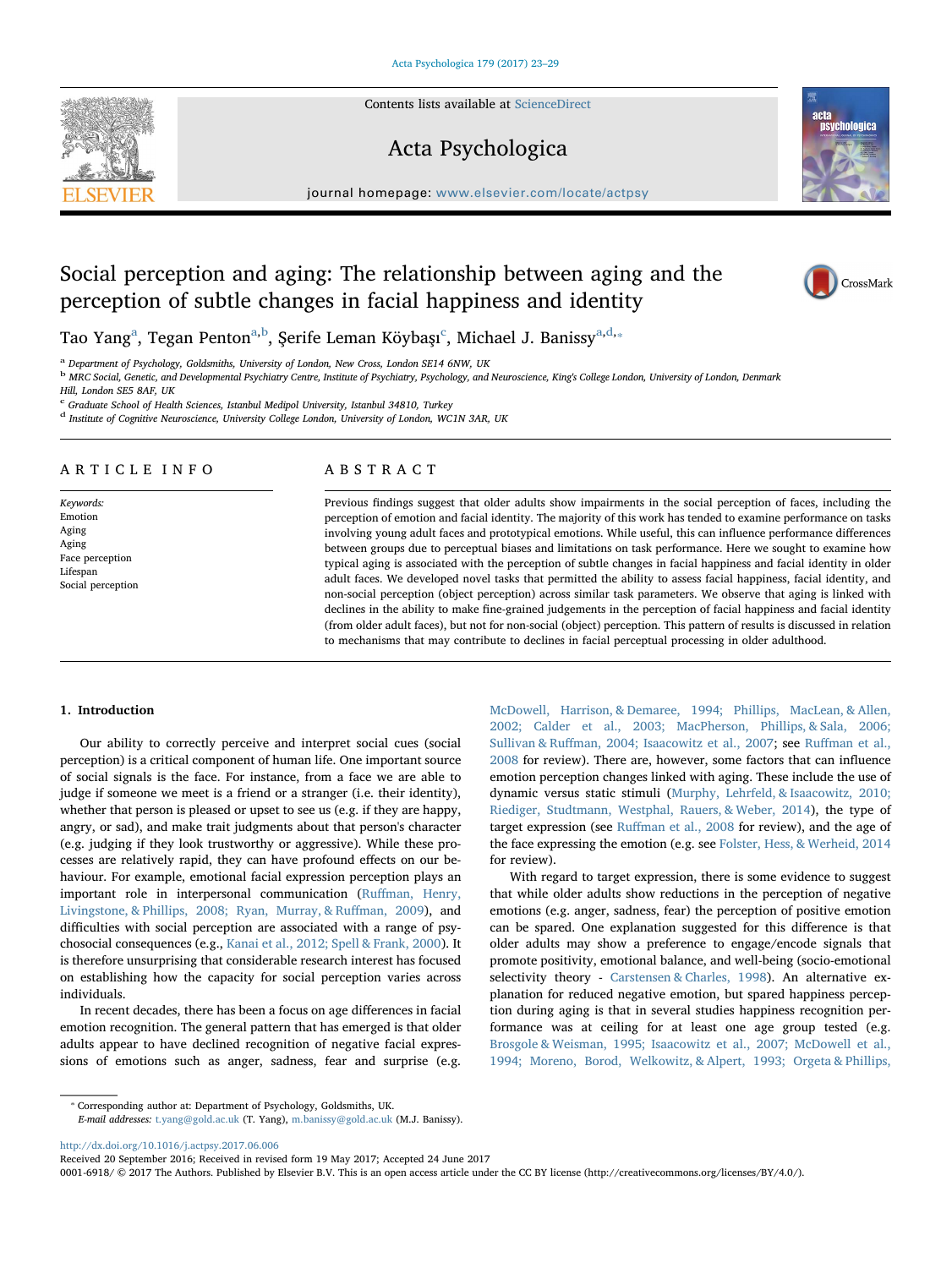[2007\)](#page-5-0). Indeed, a general limitation involved in most previous research is that only high-intensity prototypes of facial expression images have been used. This is problematic for two reasons. Firstly, it is known that the ability to correctly perceive facial emotional expressions can vary across different prototypical emotions (i.e. they are not matched for difficulty; e.g. see [Calder et al., 2003](#page-5-1)), thus comparisons in performance differences across emotion types can be difficult. Secondly, although the study of high intensity emotion has proved useful, more subtle facial expression that have lower intensities are common in daily social interactions ([Orgeta & Phillips, 2007\)](#page-6-6).

There have been fewer investigations into age-related perceptual differences when using low intensity emotion stimuli [\(Hess,](#page-6-7) [Blairy, & Kleck, 1997; Orgeta & Phillips, 2007\)](#page-6-7). Those that have done so indicate that older adults show impairment in the perception of low intensity emotions of sadness, anger and fear, however no differences in happiness, disgust, or surprise perception were observed ([Orgeta & Phillips, 2007](#page-6-6)). A number of questions remain: e.g. a) are these differences a consequence of domain-specific deficits in subtle emotion perception or more domain-general shifts in the ability to make fine-grained visual discrimination, b) could the lack of age-related effects in certain emotions relate to task sensitivity (e.g. better performance on happiness perception relative to other emotion types), and c) to what extent do these results hold when controlling for perceptual biases that may aid younger adults over older adults during task completion?

In relation to perceptual biases that might affect relationships between aging and social perception, one issue is the other-age effect: where participants tend to show superior performance in perception of own versus other age faces [\(Anastasi & Rhodes, 2005; Ebner,](#page-5-2) [He, & Johnson, 2011; Ebner & Johnson, 2009; Wright & Stroud, 2002](#page-5-2)). While there have been some studies comparing older and younger adults in the ability to perceive emotion from faces displayed by younger and older adult actors using prototypical emotions [\(Ebner](#page-6-8) [et al., 2011](#page-6-8)), prior work examining low intensity emotion perception in older adults has tended to use young adult faces as target stimuli. In this regard one could argue that declines in performance displayed by older adults in previous research were related to the use of young adult actors in the task, which favours young adult participants.

In addition to facial expression perception, there is prior work suggesting that facial identity perception abilities may decline with age (e.g. [Bowles et al., 2009; Megreya & Bindemann, 2015](#page-5-3)). Despite an awareness of age-related changes in facial identity and facial emotion perception, most studies on the relationship between aging and social perception have only investigated one aspect of face processing at a time (i.e. emotion or identity in isolation) or used tasks that have inconsistent paradigms involving different task complexities (e.g. working memory demands). This raises questions regarding whether previously reported differences in the perception of facial emotion and facial identity rely on common perceptual mechanisms or are related to other factors (e.g. tasks that might tap additional processes to the use of perceptual cues). In this regard, prior work struggles to give a clear picture about how normal aging is related to different aspects of face perception, meaning that the extent to which age influences face identity and face expression perception abilities in a similar or different manner remains unclear.

In view of the above, the present study sought to assess social perception of subtle changes in facial emotion and facial identity shown by older adult actors using similar task parameters and levels of difficultly. To achieve these aims we developed a series of novel tests that built upon a well utilised paradigm for studying fine-grained visual discrimination of facial identity and facial emotion in younger adult participants - the Cambridge Face Perception Test (CFPT; see [Section 2.2](#page-1-0) for details; [Duchaine, Germine, & Nakayama, 2007a; Duchaine,](#page-6-9) [Yovel, & Nakayama, 2007b](#page-6-9)). The CFPT format requires participants to discriminate between visual stimuli on the basis of visual properties alone [\(Bowles et al., 2009; Duchaine et al., 2007a, 2007b](#page-5-3)). This offers

benefits to assess perceptual differences over other task formats (e.g. labelling tasks, same-different judgment tasks) that might theoretically tap additional processes alongside perceptually driven performance factors ([Adolphs, 2002; Palermo, O'Connor, Davis, Irons, & McKone,](#page-5-4) [2013\)](#page-5-4). For example, labelling based measures of emotion processing require additional demands of assigning a verbal label to an emotion, thus placing additional constraints on performance related to variation in emotional vocabulary ([Barrett, Lindquist, & Gendron, 2007\)](#page-5-5). Further, labelling and same-different judgment tasks often require increased working memory demands, thus placing additional constraints on performance related to cognitive load [\(Phillips, Channon, Tunstall,](#page-6-10) [Hedenstrom, & Lyons, 2008](#page-6-10)). An additional benefit of the CFPT is similarity in task parameters and accuracy across the multiple versions of the measure (e.g. identity, emotion, object), which permits the ability to compare performance differences across different visual categories when task demands remain similar. If emotion perception is affected by normal aging, but facial identity and object perception remains intact, it points to the possibility that age-related declines in social perception are emotion-specific; whereas if normal aging also affects facial identity perception, it may suggest that there is a general face processing decline; finally, if it affects all tasks (identity, emotion and object) it suggests a domain-general (i.e. non-social specific) decline may account for changes in subtle emotion perception associated with typical aging.

#### 2. Methods

#### 2.1. Participants

Twenty-six younger adults (seven male and nineteen female; age range 18–36 years, mean age = 24 years,  $SD = 6$  years) and twentyseven older adults (seven male and twenty female; age range 60–77 years, mean age = 69 years,  $SD = 6$  years) took part. All participants were native-English Caucasians, with no known history of neurological problems or language-related problems. Participants also had normal or corrected-to-normal vision. These sampling criteria were in place to ensure that participants were typical adults without any difficulties in understanding task instructions or general visual impairment difficulties. The recruitment of Caucasians was to avoid any potential confounding effect of the other-race effect on task performance in the face tasks ([Tanaka, Kiefer, & Bukach, 2004\)](#page-6-11). Younger participants were recruited through the university's undergraduate participant pool, and older participants were recruited from the Goldsmiths Psychology Department participant pool.

Level of education, premorbid intelligence (NART) ([Nelson & Wilson, 1991\)](#page-6-12), and handedness were recorded at the beginning of experiments; the two groups did not significantly differ in these factors (details given in the [Results](#page-2-0) section). The Mini-Mental State Examination (MMSE) was also used as a screening evaluation to test older participants for possible dementia [\(Folstein, Folstein, & McHugh,](#page-6-13) [1975\)](#page-6-13). The MMSE is a commonly used measure to screen for cognitive status. A cut-off limit of < 24 was used, which has a good sensitivity for dementia in the older population ([Chayer, 2002](#page-6-14)). No participants were excluded from the study on the basis of this criterion. All participants gave informed consent prior to beginning the experiment and were fully informed about the experimental procedure. The local ethics committee approved the study.

### <span id="page-1-0"></span>2.2. Materials and procedure

We developed a series of novel tests that built upon the Cambridge Face Perception Test (CFPT). The CFPT was originally developed to study subtle differences in the perception of facial identity perception (hereafter referred to as CFPT-Identity) under conditions in which working memory demands are minimal ([Duchaine et al., 2007a;](#page-6-9) [Duchaine et al., 2007b](#page-6-9)), and has since been adapted to examine subtle differences in the perception of happiness (CFPT-Happy), anger (CFPT-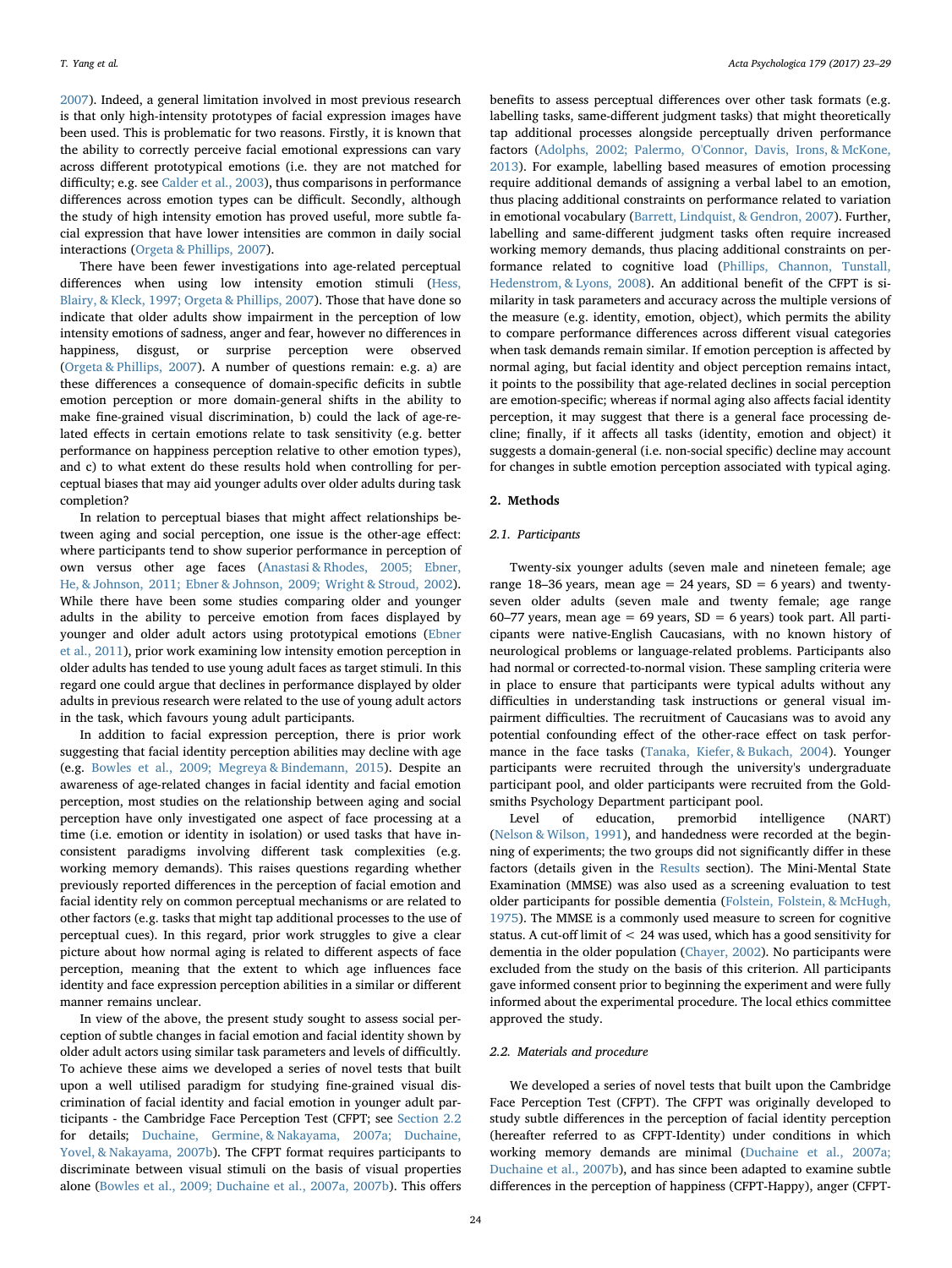Anger), and facial traits (e.g. trustworthiness) ([Janik-McErlean, Susilo,](#page-6-15) [Rezlescu, Bray, & Banissy, 2016; Rezlescu, Susilo, Barton, & Duchaine,](#page-6-15) [2014\)](#page-6-15). During CFPT-Identity participants are presented with a target face and six faces morphed between the target and one of six distractor faces in varying proportions so that they vary systematically in their similarity to the target face. The participant's task is to sort the six morphed faces from most to least like the target face. During CFPT-Happy, participants are presented with six faces that show morphs between the expression of 'happiness' and a 'neutral' expression in varying proportions; the participant's task is to sort the faces from most to least happy (in CFPT-Happy). These tasks have been used successfully to assess fine-grained social perception abilities in younger adult participants (e.g. [Janik, Rezlescu, & Banissy, 2015; Romanska,](#page-6-16) [Rezlescu, Susilo, Duchaine, & Banissy, 2015\)](#page-6-16), and to distinguish between groups (e.g. social perception in prosopagnosia – [Duchaine et al.,](#page-6-9) [2007a; Duchaine et al., 2007b; Rezlescu et al., 2014; Shah, Gaule,](#page-6-9) [Sowden, Bird, & Cook, 2015;](#page-6-9) social perception in synaesthesia – [Janik-](#page-6-15)[McErlean et al., 2016](#page-6-15)).

Current CFPT tasks, however, only use young adult target faces as stimuli. Given that this may bias performance in favour of younger adult participants (e.g. due to the other age-effect) we sought to develop modified versions of the CFPT-Identity and CFPT-Happy using older adult faces as stimuli (CFPT-Identity Older Adult and CFPT-Happy Older Adult). In addition, to date no object-based CFPT measure exists, but to highlight specificity of any differences to face perception a comparison task assessing object perception is required. To address this gap we developed a novel version of the CFPT assessing perception of cars (CFPT-Car). Details of each task are found below. The order of completion of each task was random across participants.

## 2.2.1. CFPT-Identity Older Adult

This task followed the same procedure as the standard CFPT-Identity (previously called CFPT, see [Duchaine et al., 2007a;](#page-6-9) [Duchaine](#page-6-17) [et al., 2007b\)](#page-6-17), but here we used older adult faces rather than younger adult faces. During the task, participants were displayed a target face and six faces (from a frontal view) morphed between the target and distractor in varying proportions (88%, 76%, 64%, 52%, 40%, and 28% of the target face). In each trial, participants were asked to sort the six faces by similarity to the target face with a one-minute time limit. If participants completed the trial before the time limit expired they were able to click an option on screen to begin the next trial. The task involved eight upright and eight inverted trials that alternated in a fixed pseudo-random order. This allowed investigation of the inversion effect for face perception [\(Yin, 1969](#page-6-18)). Face inversion is linked with reduced performance compared to upright facial perception, which is often thought to relate to configural processing being disrupted by facial inversion ([Farah, Tanaka, & Drain, 1995; Leder & Carbon, 2006](#page-6-19)). By including inverted faces we were able to check whether differences in performance on the identity-processing task were specific to perceptual processes associated with upright versus inverted face processing.

Stimuli were created using the software FantaMorph. All facial stimuli used were from Park Aging Mind laboratory face database [\(http://](http://agingmind.cns.uiuc.edu/facedb) [agingmind.cns.uiuc.edu/facedb/](http://agingmind.cns.uiuc.edu/facedb)), which contain standardised pictures of males and females from different ages. In order to match the older facial stimuli to the young facial stimuli used in the original CFPT-Identity [\(Duchaine et al., 2007a; Duchaine et al., 2007b\)](#page-6-9), external facial features were removed from images and coloured images were transformed into grey scale images [\(Fig. 1a](#page-3-0)). Performance on CFPT is measured by an error score, which is calculated for each trial type. This is calculated by summing the deviations from the correct position for each face, with one error reflecting each position that a face must be moved to be in the correct location. For example, if a face was one position from the correct location, the error score was 1. If it was 3 positions away from the correct location, this was an error score of 3. Error scores on each trial type were summed to determine the total number of errors for each orientation. We then used this to calculate the percentage of

correct responses. Chance performance is 36% ([Duchaine et al., 2007a,](#page-6-9) [2007b\)](#page-6-9).

### 2.2.2. CFPT-Happy Older Adult

In this task, participants were presented six frontal view faces morphed between the expression of 'happiness' and a 'neutral' expression in varying proportions (25%, 20%, 15%, 10%, 5%, and 0% happiness). These proportions were used based on piloting to establish the most optimal parameters for sensitive task difficulty (e.g. to avoid ceiling effects) and to permit comparability to the original young adult CFPT-Happy (note that the percentage morphs are slightly higher than the original young adult CFPT-Happy, but performance accuracy is comparable; [Janik-McErlean et al., 2016](#page-6-15)). Participants were required to sort the faces according to how happy they appeared from the face that looks least happy to the face that looks most happy (note all images appeared in the same fixed random order as per young adult CFPT-Happy at the start of each trial). The time limit for each trial was 60 s, and as per all tasks participants could click on an option to begin the next trial if they completed the trial before this time. As with the CFPT-Identity Older Adult task, the stimuli were created using the software FantaMorph; all facial stimuli used were from Park Aging Mind laboratory face database [\(http://agingmind.cns.uiuc.edu/facedb/\)](http://agingmind.cns.uiuc.edu/facedb); and external facial features were removed from images and coloured images were transformed in to grey scale images ([Fig. 1](#page-3-0)c). Performance accuracy was calculated using the same approach as outlined for CFPT-Identity Older Adult task. Chance performance is 36% ([Janik-McErlean](#page-6-15) [et al., 2016](#page-6-15)).

#### 2.2.3. CFPT-Cars

To test object perception we also developed another new version of the CFPT involving using car stimuli as opposed to faces. This test adapted the same experimental paradigm of the original CFPT-Identity ([Duchaine et al., 2007a and 2007b](#page-6-9)) and the CFPT-Identity Older Adult Task described above. That is to say that during the task, participants were shown a target car and six cars (from a frontal view) morphed between the target and one of six distractor cars in varying proportions (88%, 76%, 64%, 52%, 40%, and 28% of the target car; [Fig. 1b](#page-3-0)). In each trial, participants were asked to sort the six cars by similarity to the target car with a one-minute time limit, and as per all tasks participants could click on an option to begin the next trial if they completed the trial before this time. The task involved eight upright and eight inverted trials that alternated in a fixed pseudo-random order. Performance accuracy was calculated using the same approach as outlined for CFPT-Identity Older Adult task. Chance performance is 36%.

# <span id="page-2-0"></span>3. Results

Prior to analysis, three younger adult participants were withdrawn from analysis due to them being identified as outliers in at least one task. More specifically, each participant that was withdrawn performed three standard deviations away from the group mean on one or more tasks, and was verified as an outlier using Grubb's Test ([Grubbs,](#page-6-20) 1950).

#### 3.1. Demographic differences

Following outlier removal, the mean age of the younger adult group was 25 years ( $SD = 6$  years) and the mean age of the older adult group was 69 years (SD = 6 years). The younger group comprised of 16 females and 7 males, with 2 left handed participants. The older group comprised of 20 females and 7 males, with 1 left handed participant. The two groups did not significantly differ in gender  $[\chi^2 \; (1),$  $N = 50 = 0.125$ ,  $p = 0.723$ . The years of education [young group: mean = 15 years,  $SD = 3$  years; old group: mean = 16 years,  $SD = 3$  years;  $t(48) = 1.16$ ,  $p = 0.253$  and NART scores of the two age groups were compared and they were not significantly different [young group: mean =  $118.71$ , SD =  $6.92$ ; old group: mean =  $120.67$ ,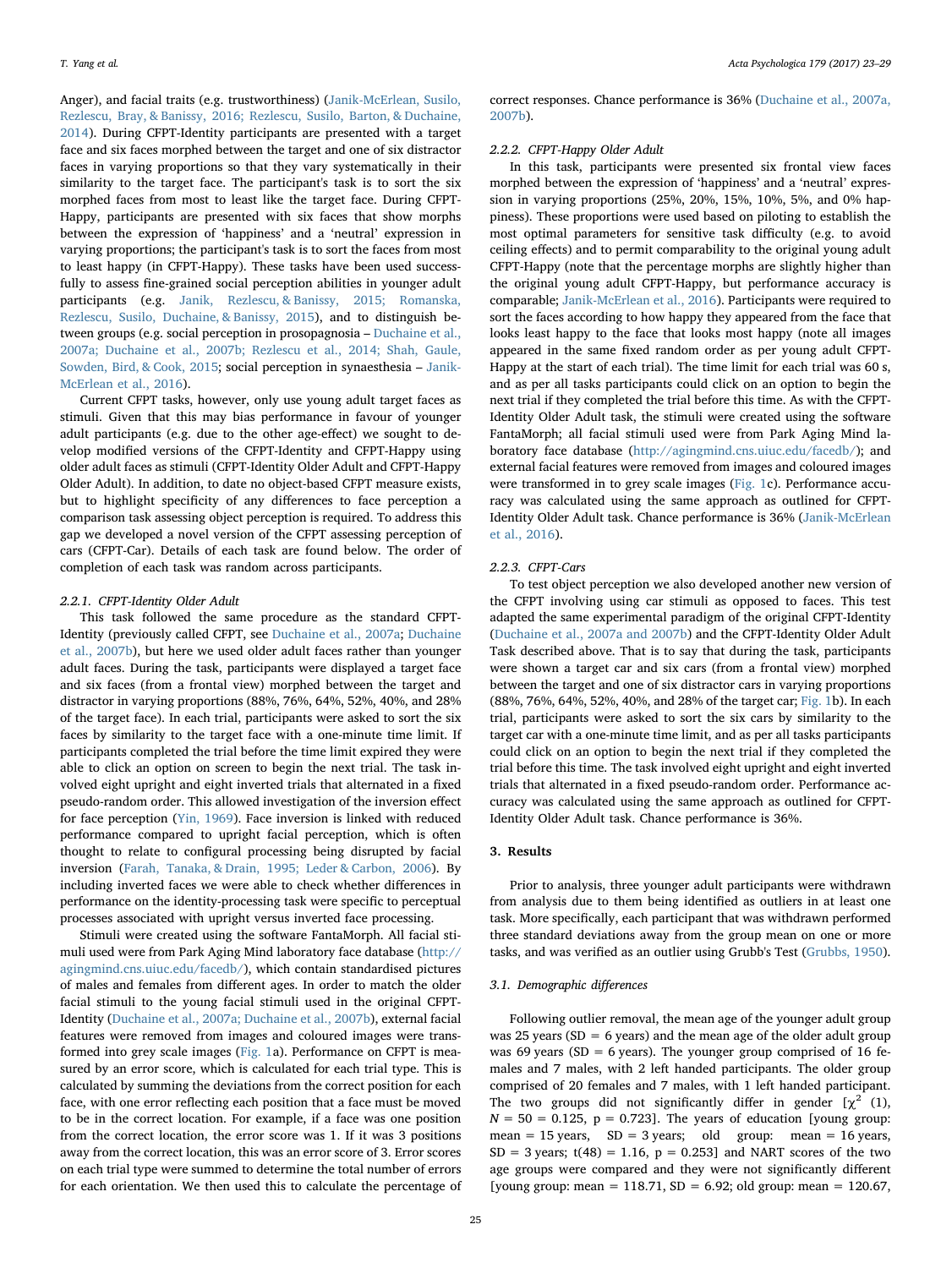<span id="page-3-0"></span>

Fig. 1. Example trials of (a) CFPT-Identity Older Adult, (b) CFPT-Car and (c) CFPT-Happy Older Adult. In CFPT-Identity Older Adult and CFPT-Car participants were displayed a target face/ car and six faces/cars (from a frontal view) morphed between the target and distractor in varying proportions (88%, 76%, 64%, 52%, 40%, 28%). Their task was to sort the six faces/cars according to the degree of similarity to the target. Half of the trials contain upright faces/cars and half inverted faces/cars. In the CFPT-Happy Older Adult participants were presented with six faces (from a frontal view) morphed between the expression of happiness and a neutral expression in varying proportions (25%, 20%, 15%, 10%, 5%, 0%). Participants were required to sort the faces according to how happy they appeared from the face that looks least happy to the face that looks most happy.

 $SD = 7.79$ ;  $t(48) = 1.18$ ,  $p = 0.243$ ].

#### 3.2. Differences in social perception performance between groups

Perceptual performance of the two groups was analysed using a 2 (group)  $\times$  5 (task type) mixed-ANOVA. Mauchly's test indicated that the assumption of sphericity had been violated so the Greenhouse-Geisser correction was employed.

The results revealed a significant effect of task type [F(3.048,  $146.311$ ) = 32.84, p < 0.001,  $\eta^2$  = 0.406]. Bonferroni corrected posthoc comparisons revealed that this was because overall, participants performed better on the happiness perception relative to inverted face perception and car perception (for both Upright and Inverted conditions), and because overall participants were more accurate on Upright Facial Identity trials relative to inverted face perception and car perception (for both Upright and Inverted conditions). There was also a significant main effect of group  $[F(1, 48) = 20.54, p < 0.001,$ 

 $\eta^2$  = 0.300], which was due to older adult participants performing worse overall compared to young adult participants.

Importantly, the ANOVA also revealed a significant interaction between group and task type [F(3.048, 146.311) = 11.103,  $p < 0.001$ ,  $\eta^2$  = 0.188]. In view of this, pairwise comparisons with Bonferroni correction were performed between the older and younger group on the five face perception tasks. This revealed a significant difference in happiness perception  $[p < 0.001, r = 0.513]$ , upright facial identity perception,  $[p < 0.001, r = 0.665]$  and inverted face perception  $[p < 0.001, r = 0.587]$  [\(Fig. 2](#page-4-0)). Accuracy performance of upright and inverted car perception did not differ significantly between the two age groups [\(Fig. 2](#page-4-0);  $p = 0.510$ ,  $r = 0.095$ ;  $p = 0.773$ ,  $r = 0.042$ ). Therefore, older participants showed reduced performance relative to younger adults in their ability to make fine-grained perceptual judgments of faces (emotion and identity), but not objects.

Given the moderate differences in gender between the groups we also ran the above analyses when controlling for gender. To do so we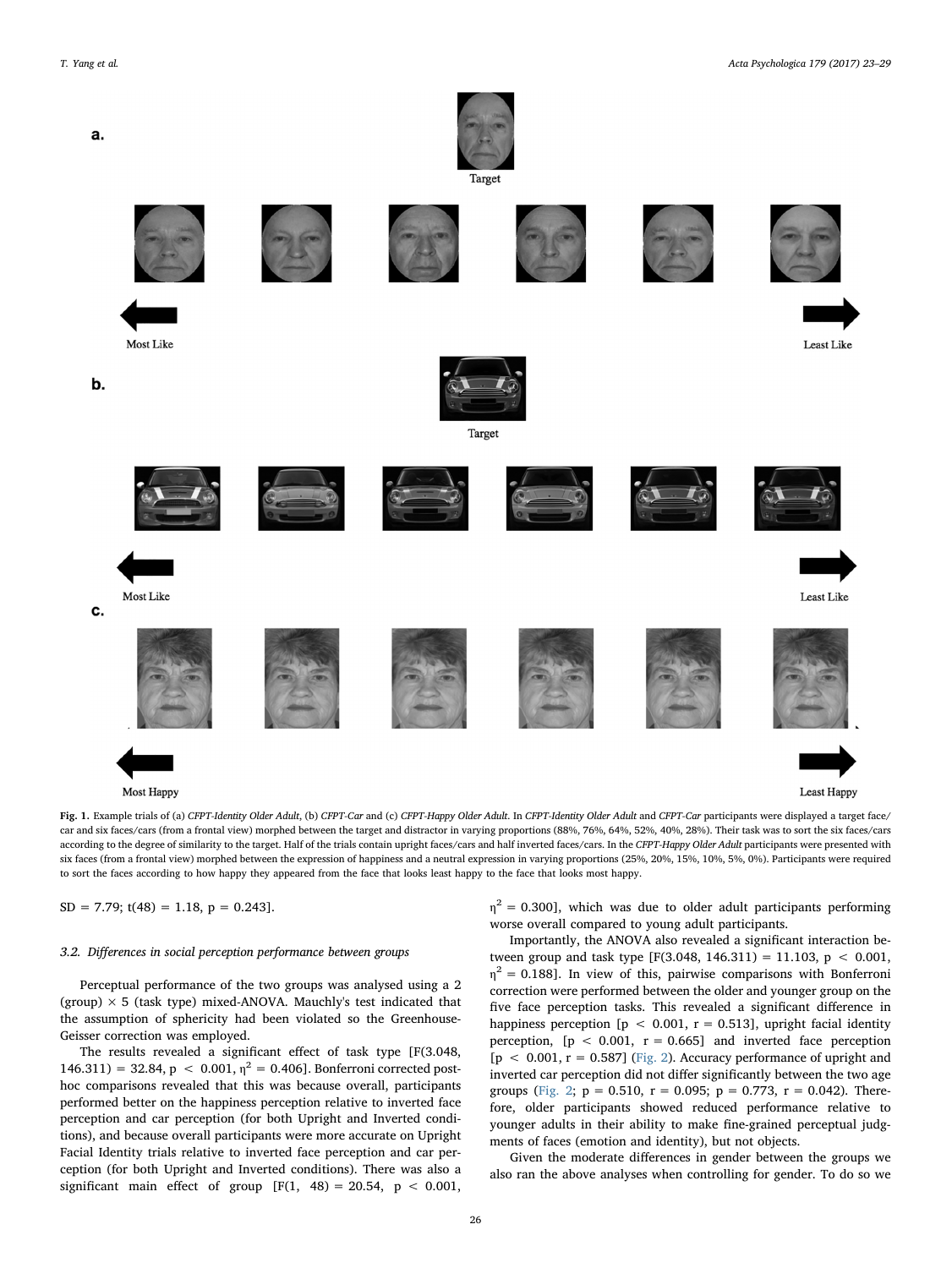<span id="page-4-0"></span>

Fig. 2. Group-average performance of young and old adults on the CFPT-Happy Older Adult, CFPT-Identity Older Adult, and CFPT-Cars. Older adults showed reduced performance on CFPT-Happy Older Adult and CFPT-Identity Older Adult (Upright and Inverted Trials are shown separately). No differences were found between the groups in CFPT-Car performance (Upright and Inverted Trials are shown separately).  $* = p < 0.05$ Boneferroni Corrected.

conducted a 2 (group)  $\times$  5 (task type)  $\times$  2 (gender) mixed-ANOVA. This revealed a similar pattern of data as our main findings: namely, main effect of task type  $[F(3.025, 142.175) = 5.36, p = 0.002,$  $\eta^2 = 0.102$ ], main effect of group [F(1,47) = 22.46, p  $\leq 0.001$ .  $\eta^2$  = 0.323], and significant interaction between group and task type [F  $(3.025, 142.175) = 11.018$ ,  $p \sim 0.001$ ,  $n^2 = 0.190$ . Post-hoc comparisons revealed that the nature of the interaction between task type and age group was for the same reasons as our main findings: namely, reduced facial happiness, facial identity upright and facial identity inverted performance shown by older relative to younger adults. The main effect of gender approached, but did not reach significance [F  $(1,47) = 3.54$ ,  $p = 0.066$ ,  $\eta^2 = 0.070$ ] and there were no interactions involving gender.

In addition we examined the contribution of age, gender, and education level to performance accuracy on each perceptual task using correlation and regression analyses. Correlational analyses revealed significant negative correlations between age and performance on the CFPT-Identity Older Adult (both Upright [ $r = -0.585$ ,  $p \le 0.001$ , and Inverted Trials  $[r = -0.528, p \le 0.001]$  and the CFPT-Happy Older Adult  $[r = -0.488, p \le 0.001]$ , but no significant relationship between CFPT-Car performance and age was observed (Upright trials  $[r = -0.149, p = 0.302]$ ; Inverted Trials  $[r = -0.025, p = 0.865]$ ). There was no correlation between gender and any variable of interest, or between years of education and any variable of interest. The data were therefore entered into a hierarchical regression analysis to test the relative contribution of age to performance on each task, while controlling for gender and years of education. Gender  $(1 =$  female, 2 = male) and years of education were entered into the first step of the regression model, and age into the second step. This was conducted separately for performance on each trial type. For all tests, the first step of the model did not reach significance (i.e. gender and education level were not predictive of performance on any of the trial types). When age was added to the model, it was found to be the only variable that was predictive of performance and to significantly increase the variance explained on CFPT-Happy Older Adult by 26.3%  $[\beta = -0.517,$  $t = -4.17$ ; F(3,46) = 6.73, p = 0.001], CFPT-Identity Older Adult Upright Trials by 35.4%  $[\beta = -0.599, t = -5.17; F(3,46) = 9.85,$  $p \le 0.001$ ], and CFPT-Identity Older Adult Inverted Trials by 29.4%  $[\beta = -0.547, t = -4.42; F(3, 46) = 6.77, p \le 0.001]$ . This was not

#### <span id="page-4-1"></span>Table 1

Values of additional predictor variables entered into regressions to assess contribution of age, gender, and years of education (YoE) to task performance.

| Task                   | Predictor | t        | Beta     | $\boldsymbol{p}$ |
|------------------------|-----------|----------|----------|------------------|
| Happiness              | Gender    | $-0.643$ | $-0.079$ | 0.523            |
|                        | YoE.      | 1.97     | 0.245    | 0.054            |
|                        | Age       | $-4.17$  | $-0.517$ | 0.001            |
| Identity up            | Gender    | $-1.53$  | $-0.176$ | 0.133            |
|                        | YoE.      | 1.10     | 0.127    | 0.279            |
|                        | Age       | $-5.17$  | $-0.599$ | < 0.001          |
| <b>Identity</b> invert | Gender    | $-0.437$ | $-0.054$ | 0.664            |
|                        | YoE.      | 1.25     | 0.155    | 0.217            |
|                        | Age       | $-4.42$  | $-0.547$ | < 0.001          |
| Object up              | Gender    | $-1.40$  | $-0.200$ | 0.167            |
|                        | YoE.      | 0.202    | 0.029    | 0.841            |
|                        | Age       | $-1.05$  | 0.151    | 0.299            |
| Object invert          | Gender    | $-1.64$  | $-0.235$ | 0.108            |
|                        | YoE.      | $-0.112$ | $-0.016$ | 0.911            |
|                        | Age       | $-0.145$ | $-0.021$ | 0.886            |

Bold indicates a significant predictor ( $p < 0.05$ ).

the case for performance on CFPT-Cars Upright or Inverted (see [Table 1](#page-4-1)).

#### 4. Discussion

This study sought to investigate the relationship between normal aging and the perception of subtle changes in facial emotional and facial identity in older adult faces. We found that aging is related to declines in the ability to make fine-grained visual discriminations regarding the perception of facial happiness and facial identity (for both upright and inverted faces). Importantly, no differences were observed between young and older adults for the perception of subtle changes in non-face stimuli (cars), indicating that age-related differences in the perception of facial emotional and facial identity in older adult faces are specific to social perception and do not reflect domain-general changes in fine-grained visual discrimination with age.

The general pattern of change in facial emotion and identity perception associated with aging that we observe is consistent with prior work that has typically tested these abilities in isolation. That being said, there are a number of studies that have suggested that the perception of happiness remains stable during aging (e.g. [Moreno et al.,](#page-6-21) [1993; Calder et al., 2003; Orgeta & Phillips, 2007;](#page-6-21) see Ruff[man et al.,](#page-6-0) [2008](#page-6-0) for review); our findings conflict with this conclusion. The reasons for the difference between our findings related to declined happiness perception in older adults and prior work may be due to the use of more subtle low intensity emotion stimuli used in the current study. Moreover, a number of prior studies have tended to use more prototypical exemplars of happiness that use high intensity emotion. While helpful to study emotion perception, arguably high intensity emotions are less commonly encountered in daily life interactions (i.e. we tend to encounter more subtle facial expression that have lower intensities on a daily basis) and often have led to ceiling effects in past research, thus potentially masking perceptual deficits (e.g. [Brosgole & Weisman, 1995;](#page-5-0) [Isaacowitz et al., 2007; McDowell et al., 1994; Moreno et al., 1993;](#page-5-0) [Orgeta & Phillips, 2007](#page-5-0)). By testing the perception of low-to-medium intensity expressions of happiness we were able to a) test happiness perception in conditions that were not at ceiling and b) examine older adults' perceptual abilities to determine subtle emotional expressions that may be important in everyday life [\(Hess et al., 1997\)](#page-6-7).

The finding that older adults do not differ from younger adults in their perception of objects is also consistent with previous findings reporting that aging is associated with declined face recognition, while object recognition remains intact or is less affected by aging ([Boutet & Faubert, 2006; Meinhardt-Injac, Persike, & Meinhardt, 2014;](#page-5-6) [Sullivan & Ru](#page-5-6)ffman, 2004). For instance, [Sullivan and Ru](#page-6-22)ffman (2004)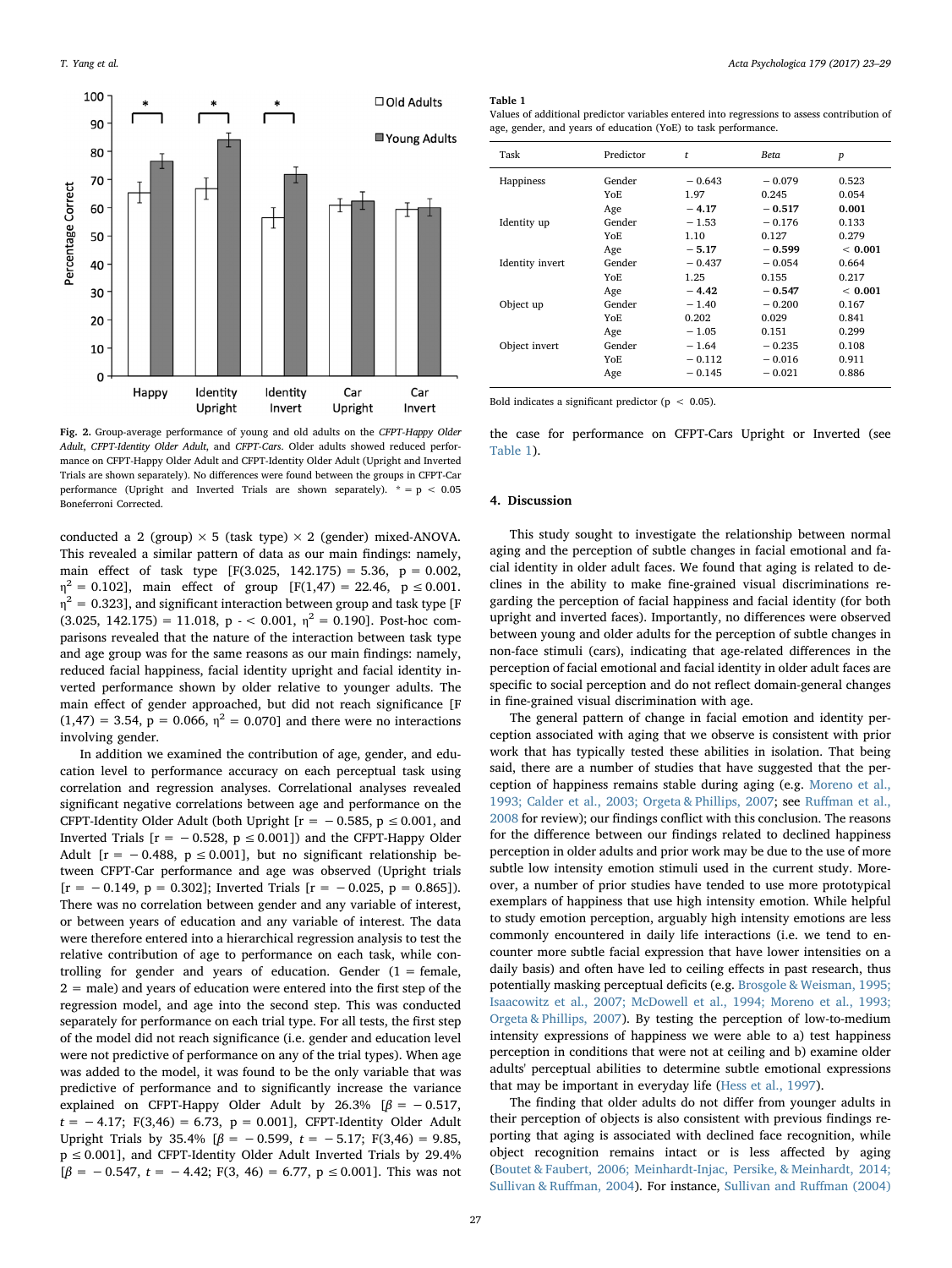examined older and younger adults' emotion recognition abilities on tasks involving making judgments about morphed emotions or shapes, and on tasks where they had to judge which of two faces expressed a greater amount of a given emotion or which of two containers had more liquid in it. In all tasks young adult faces were used. They found that facial emotion perception deficits were present in older adults, but this was not observed for the non-face control tasks (although there were performance differences in task difficulty between the emotion and non-face control tasks). Our data on emotion, but not object based, perceptual differences between younger and older adults are consistent with the results from their study. We extend the prior findings by: a) using older adult target faces to remove the potential contribution of other-age effects, and b) examining another important aspect of face processing skills - facial identity, under a common task format (note, Sullivan & Ruffman did control for gender perception skills in their analyses via performance on a task where participants had to judge which of two faces looked more male). In addition by ensuring similar task demands for our identity, happiness, and non-face perceptual tasks we are able to ensure that differences in the pattern of relationship between aging and performance is not due to specific task demands (e.g. working memory, emotional vocabulary). This is an important addition to prior work that has compared older and younger adults in the ability to perceive emotion from faces displayed by younger and older adult actors because much of that work has used prototypical emotions in labelling based tasks. Theoretically these measures might tap additional processes alongside perceptually driven performance factors ([Phillips et al., 2008\)](#page-6-10). Our findings suggest that older adults display difficulties in social perception even when additional constraints on performance (e.g. emotional vocabulary, cognitive load, working memory) are low.

[Sullivan and Ru](#page-6-22)ffman (2004) also examined different emotion types and observed declined performance in older adults on trials involving anger, sadness, and fear, but not trials involving happiness. The happiness deficit that we observe is not consistent with this finding. This novel finding in our current investigation may relate to task difficulty in [Sullivan and Ru](#page-6-22)ffman (2004) happiness was the easiest trial type for both young and older adults. In our study, where there were similar levels of difficulty between emotion types, we observe evidence for deficits in happiness perception during aging.

The reasons for reductions in social perception throughout aging remain a topic of debate. Explanations include socio-emotional selectivity theory (SST; [Carstensen & Charles, 1998](#page-6-5)), which suggests that older adults may show deficits compared to younger adults in the perception of negative emotions due to a preference to engage/encode signals that promote positivity, emotional balance, and well-being. Our findings conflict with this account since we observe declines in the perception of positive emotions in older compared to younger adults. This is in line with criticisms of SST arguing that prior work indicating that older adults show deficits in the perception of negative, but not positive, emotions may relate to the ease of tasks involving positive emotions in past research [\(Isaacowitz & Stanley, 2011\)](#page-6-23).

Alternative explanations of age-related changes in social perception include accounts based on perceptual strategies employed by older compared to younger adults. Prior work has suggested that older adults tend to use perceptual information from upper parts of the face (e.g. eye region) less often and less efficiently (i.e. they are worse at detecting changes in this region) than young adult participants [\(Chaby,](#page-6-24) [Narme, & George, 2011; Circelli, Clark, & Cronin-Golomb, 2013;](#page-6-24) [Murphy & Isaacowitz, 2010; Slessor, Riby, & Finnerty, 2013; Sullivan,](#page-6-24) Ruff[man, & Hutton, 2007; Wong, Cronin-Golomb, & Neargarder, 2005](#page-6-24)). This has been used to explain why older adults tend to show more consistent impairment in the perception of some negative emotions (anger, sadness, and fear) than positive emotion since the upper part of the face plays a more important role in the expression of anger, fear and sadness, whereas happiness perception should rely more heavily on the lower part of the face ([Calder, Young, Keane, & Dean, 2000](#page-6-25)). As we did

not measure eye-movements in the current investigation we cannot be sure whether our findings of impaired happiness and identity perception are related to inefficient eye-movement patterns. Moving forward, investigating eye-movements in the perception of subtle differences in social cues in younger and older adults will be an important extension of the current work.

Another important consideration for future work is to address a caveat of our study - namely that we lack data from participants in the middle adulthood range (from 40 years to 60 years). While our results are indicative that subtle facial happiness and facial identity perception change throughout adulthood, examining the trajectory of this change requires future work. There is some evidence to suggest that facial identity processing (particular face recognition memory) peaks in middle adulthood, before declining into and throughout older adulthood ([Germine, Duchaine, & Nakayama, 2011](#page-6-26)). Whether a similar pattern holds for facial identity and emotion perception remains an important question for future studies. In addition it will be important to examine the extent to which age-related differences in facial emotion perception that we observe here for happiness perception hold for other emotion types.

Finally, in developing new versions of the CFPT specifically involving older face stimuli and non-face stimuli we hope that our study provides the research community with novel tasks that will be useful for future work. A common caveat of past work on aging and social perception is the use of young adult faces as task stimuli, which may weight performance in favour of young adult participants due to ownage biases (e.g. own-age effect whereby we are better at perceiving faces of a similar age to ourselves, [Anastasi & Rhodes, 2005;](#page-5-2) [Wright & Stroud, 2002; Mill, Allik, Realo, & Valk, 2009](#page-5-2)), thus the development and inclusion of comparable tests for facial identity and facial emotion perception that involve the use of older adult stimuli may benefit future research. For example, by overcoming the potential for own-age biases the tasks may be helpful for other researchers examining social perception in aging, and in atypical groups where age appropriate task stimuli may be useful (e.g. in prosopagnosia research where the original CFPT-Identity involving young adult stimuli is commonly used as part of diagnostic batteries).

In summary, here we assessed how aging is associated with changes in the perception of subtle cues related to facial identity of older adults and facial emotion (happiness) displayed by older adults. We also examined how aging is linked to object identity (cars) perception. We found that both facial identity and facial emotion are associated with declines in older adulthood, indicative of declines in the ability to process social facial cues in aging. This pattern was not seen for object perception. Collectively these findings suggest that aging is linked to specific declines in perceiving social facial cues.

#### Acknowledgments

This work was supported by an ESRC grant awarded to MJB [ES/ K00882X/1].

#### References

- <span id="page-5-4"></span>[Adolphs, R. \(2002\). Recognizing emotion from facial expressions: Psychological and](http://refhub.elsevier.com/S0001-6918(16)30222-0/rf0005) neurological mechanisms. [Behavioral and Cognitive Neuroscience Reviews](http://refhub.elsevier.com/S0001-6918(16)30222-0/rf0005), 1, 21–61.
- <span id="page-5-2"></span>[Anastasi, J. S., & Rhodes, M. G. \(2005\). An own-age bias in face recognition for children](http://refhub.elsevier.com/S0001-6918(16)30222-0/rf0010) and older adults. [Psychonomic Bulletin & Review](http://refhub.elsevier.com/S0001-6918(16)30222-0/rf0010), 12(6), 1043–1047.
- <span id="page-5-5"></span>[Barrett, L. F., Lindquist, K. A., & Gendron, M. \(2007\). Language as context for the per](http://refhub.elsevier.com/S0001-6918(16)30222-0/rf0015)ception of emotion. [Trends in Cognitive Sciences](http://refhub.elsevier.com/S0001-6918(16)30222-0/rf0015), 11, 327–332.
- <span id="page-5-6"></span>[Boutet, I., & Faubert, J. \(2006\). Recognition of faces and complex objects in younger and](http://refhub.elsevier.com/S0001-6918(16)30222-0/rf0020) older adults. [Memory & Cognition](http://refhub.elsevier.com/S0001-6918(16)30222-0/rf0020), 34(4), 854–864.
- <span id="page-5-3"></span>[Bowles, D. C., McKone, E., Dawel, A., Duchaine, B., Palermo, R., Schmalzl, L., ... Yovel, G.](http://refhub.elsevier.com/S0001-6918(16)30222-0/rf0025) [\(2009\). Diagnosing prosopagnosia: E](http://refhub.elsevier.com/S0001-6918(16)30222-0/rf0025)ffects of ageing, sex, and participant–stimulus [ethnic match on the Cambridge Face Memory Test and Cambridge Face Perception](http://refhub.elsevier.com/S0001-6918(16)30222-0/rf0025) Test. [Cognitive Neuropsychology](http://refhub.elsevier.com/S0001-6918(16)30222-0/rf0025), 26(5), 423–455.
- <span id="page-5-0"></span>[Brosgole, L., & Weisman, J. \(1995\). Mood recognition across the ages.](http://refhub.elsevier.com/S0001-6918(16)30222-0/rf0030) International [Journal of Neuroscience](http://refhub.elsevier.com/S0001-6918(16)30222-0/rf0030), 82(3–4), 169–189.
- <span id="page-5-1"></span>[Calder, A. J., Keane, J., Manly, T., Sprengelmeyer, R., Scott, S., Nimmo-Smith, I., &](http://refhub.elsevier.com/S0001-6918(16)30222-0/rf0040)